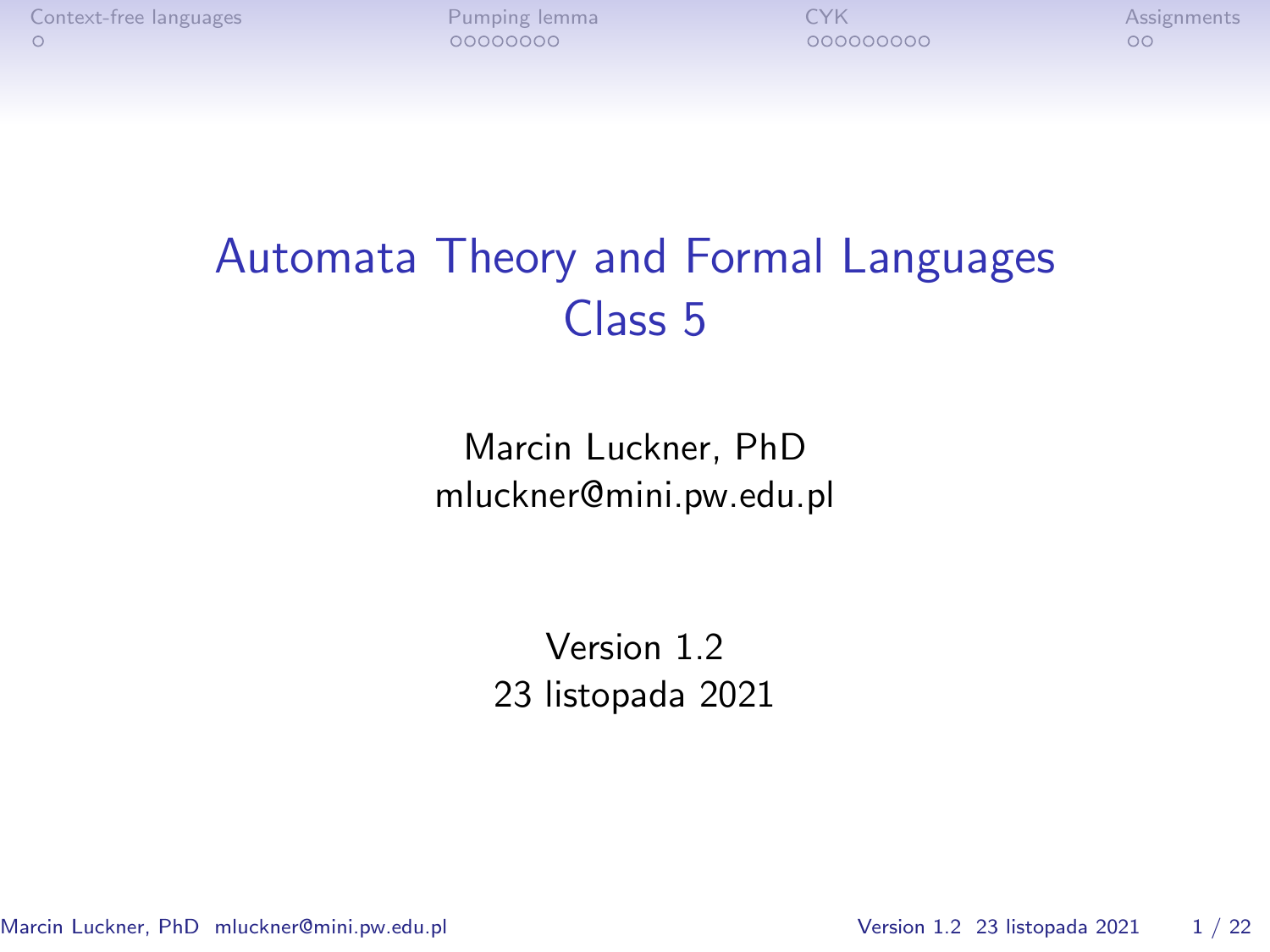## Context-free language

- <span id="page-1-0"></span>• A context-free grammar generates a context-free language.
- The only way to show that a language is context-free is the construction of grammar.
- It can be shown that a language is not context-free using the contraposition of pumping lemma for context-free languages.
- The Cocke–Younger–Kasami (CYK) algorithm allows us to show that a word belongs to the language.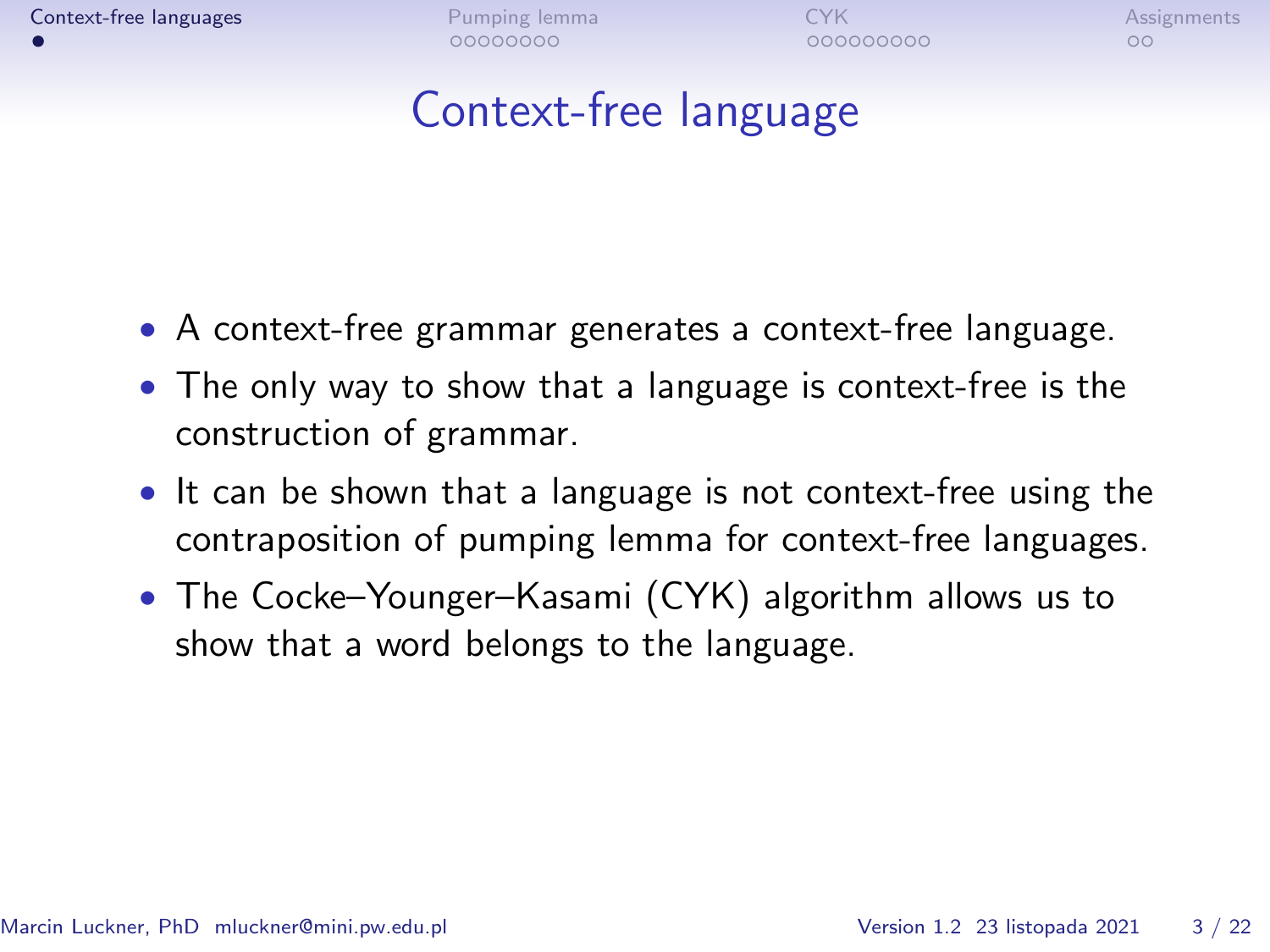#### <span id="page-2-0"></span>Contraposition of pumping lemma

## Contraposition of pumping lemma If for each  $n_1$  exists  $z \in L$  such that

$$
(|z| \ge n_L) \wedge
$$
  

$$
[(\forall_{u,v,w,x,y} z = uvwxy \land |vwx| \le n_L \land |vx| \ge 1)
$$
  

$$
\exists_{i=0,1,2...} z_i = uv^iwx^iy \notin L]
$$

then the language is not context-free.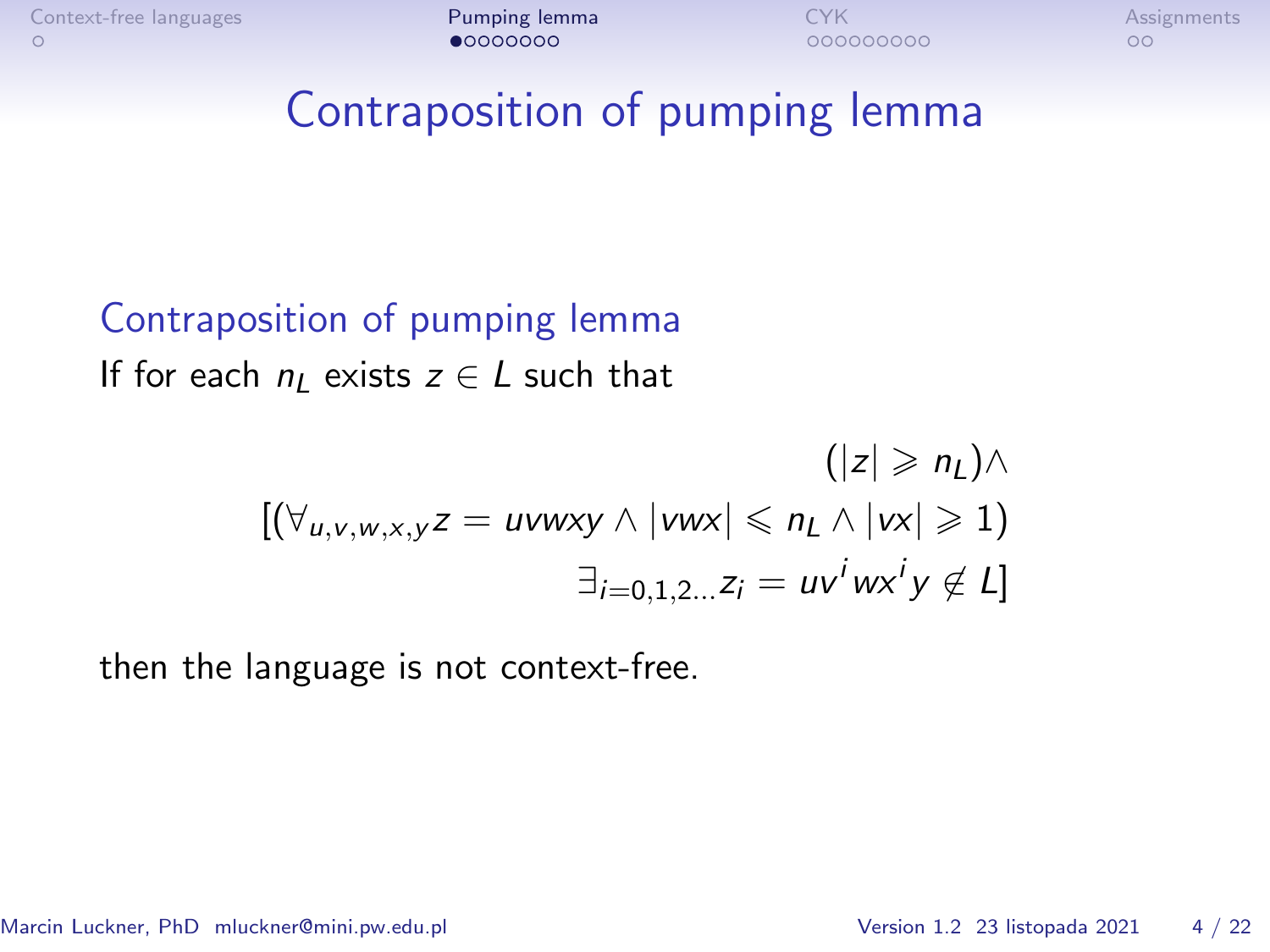#### Comparison of lemmata

• The lemmata for regular and context-free languages are similar but differs in several important aspects.

#### Regular language

Context-free language

- $z = uvw$
- $|uv| \le n_L$
- $|v| \geqslant 1$
- $z_i = uv^iw$
- $z = uvwxy$
- $|vwx| \le n_l$
- $|vx| \geqslant 1$
- $z_i = uv^iwx^iy$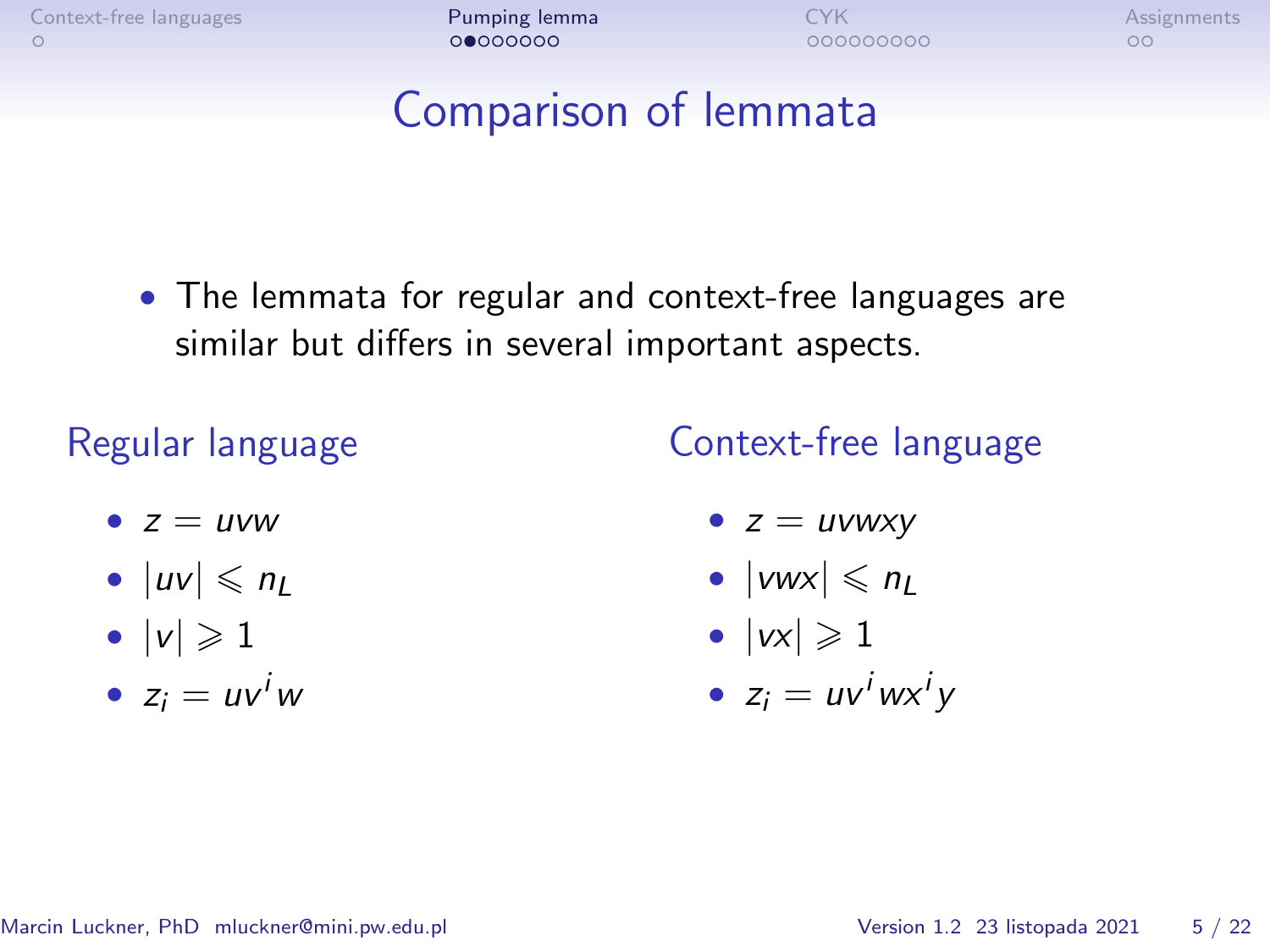## Discussion of lemmata

- An additional segment u in  $z = uvwxy$  causes that a block of elements that can be change goes through the whole words.
- The block width is  $n_l$ , so its influence can be reduced by suitable z.
- We can pump two elements int the same time  $z_i = uv^iwx^iy$ . Therefore, it is harder to create a word outside the language.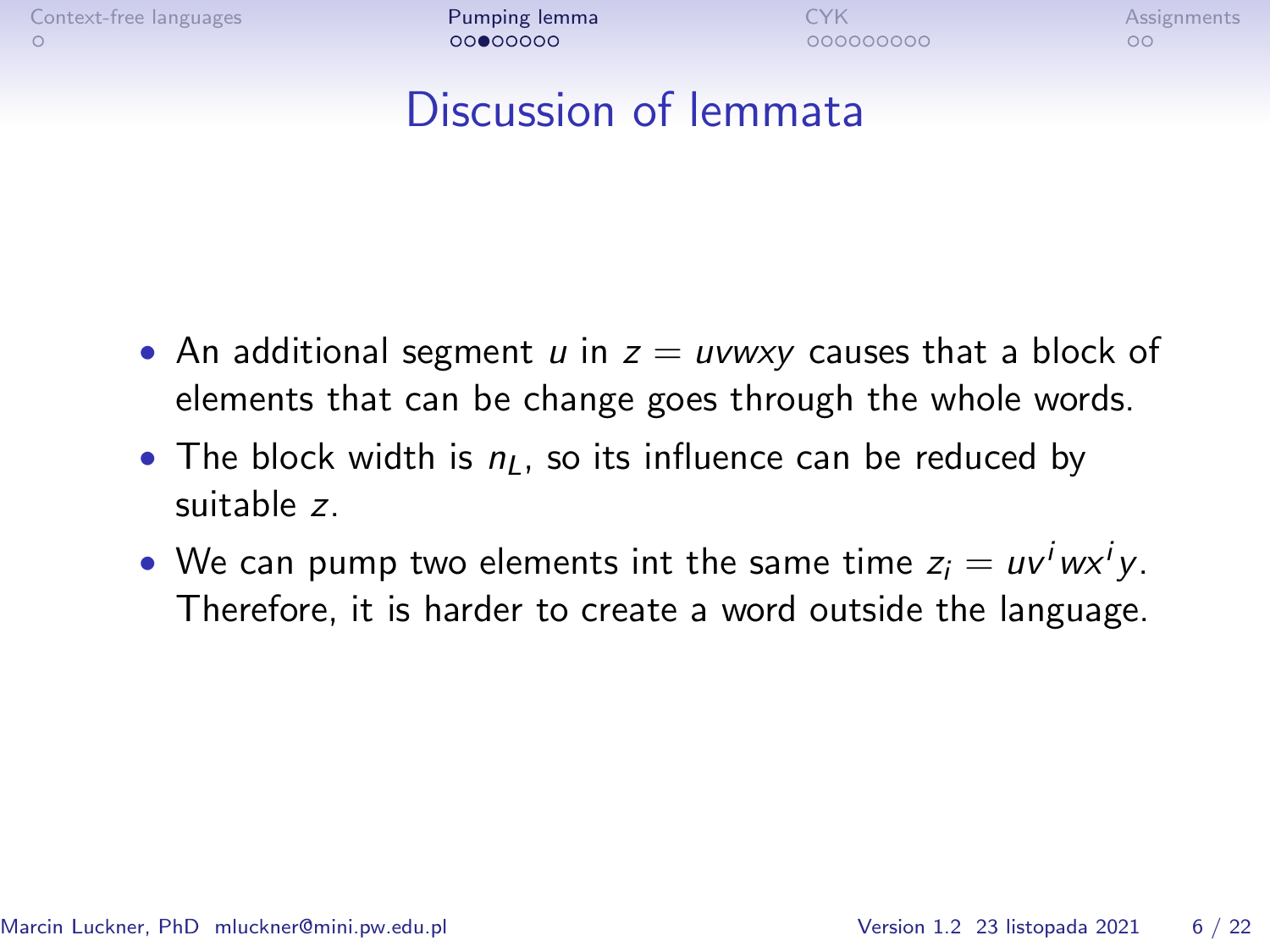

#### Contraposition of pumping lemma - example I

Using the contraposition of pumping lemma show that language  $L = \{a^i b^j : j = i^2\}$  over alphabet  $\Sigma = \{a, b\}$  is not context-free.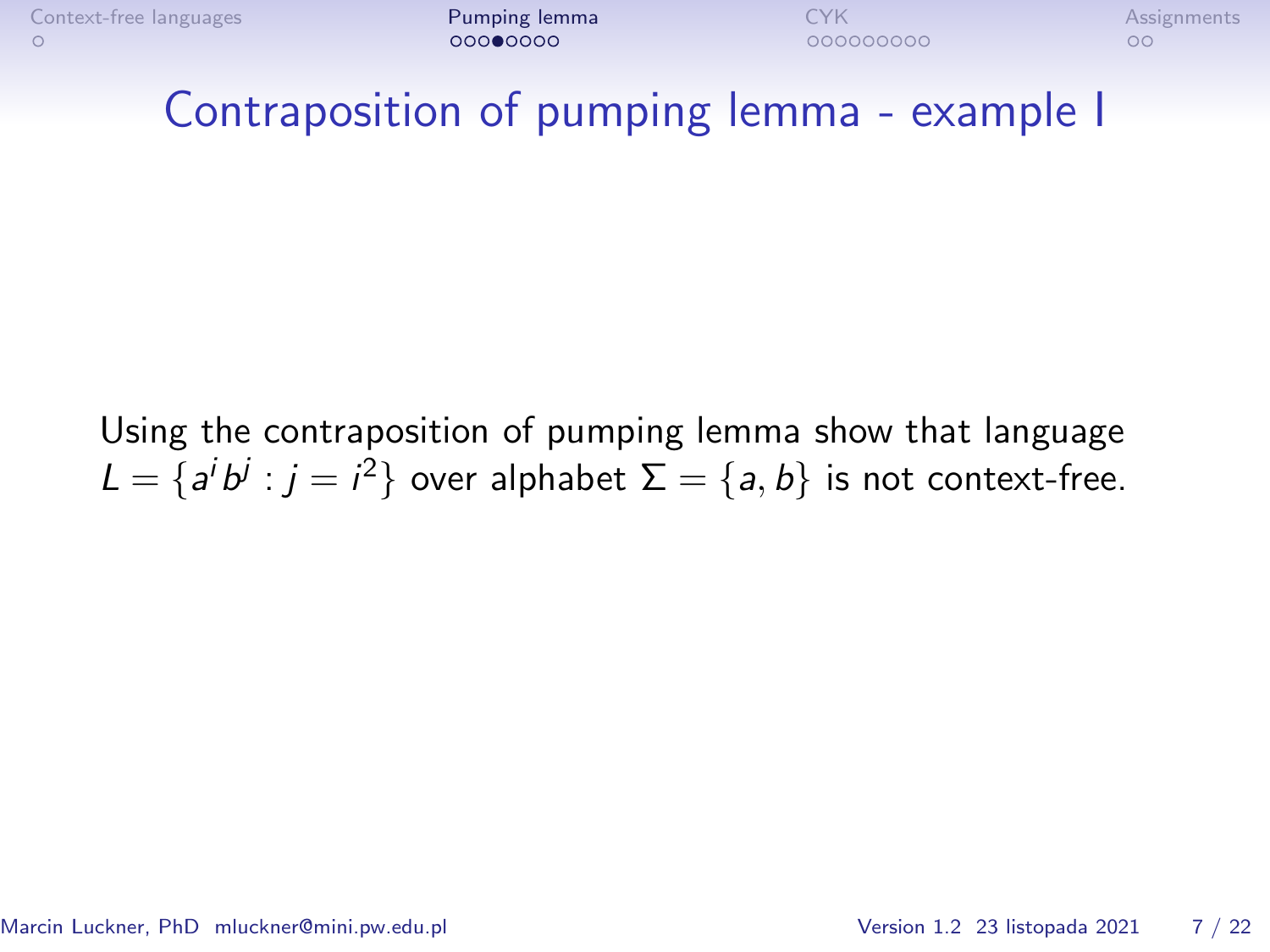## Contraposition of pumping lemma - example II

*∀*n *∈* N word

<span id="page-6-1"></span><span id="page-6-0"></span>
$$
z=a^nb^{n*n}
$$

belongs to language L. Because  $|vwx| \leq n$  we have to discuss three cases: 1.  $vwx = a^k \implies v = a^p \wedge x = a^q$ 2.  $vwx = b^k \implies v = b^p \wedge x = b^q$ 3.

$$
vwx = a^kb^j \implies (v = a^p \land x = a^q b^j) \lor
$$

$$
(v = a^kb^p \land x = b^q) \lor
$$

$$
(v = a^p \land x = b^q)
$$

<span id="page-6-2"></span>where  $k, j \in \{1, \ldots, n\} \wedge p, q \in \{0, \ldots, n\}.$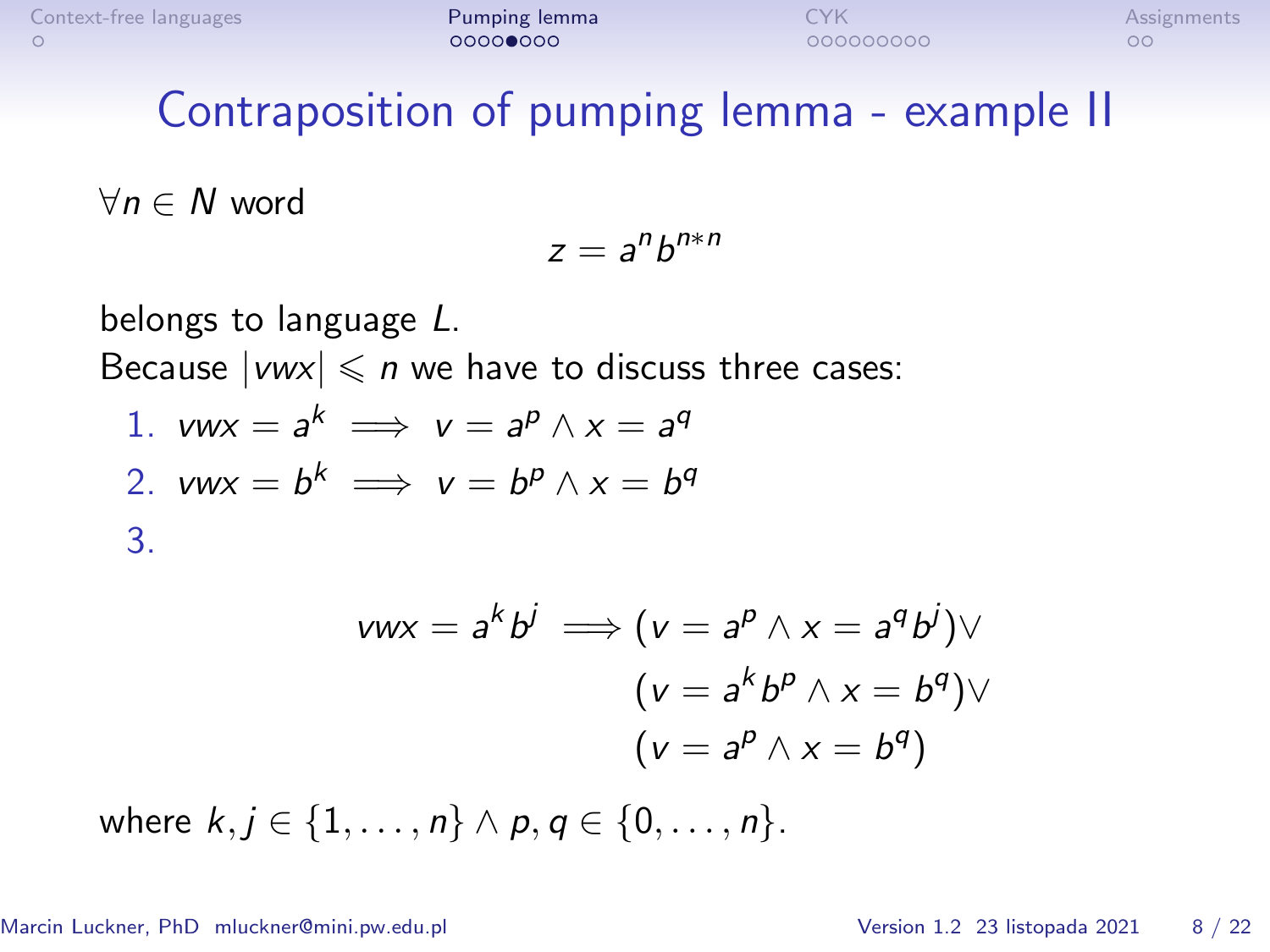# Contraposition of pumping lemma - example III

\n- Case 1: 
$$
(v = a^p \wedge x = a^q)
$$
 choose  $i = 0$ .
\n- then  $z_0 = a^{n-(p+q)}b^{n+n} \notin L$
\n- Case 2:  $(v = b^p \wedge x = b^q)$  choose  $i = 0$ .
\n

• then 
$$
z_0 = a^n b^{n*n-(p+q)} \notin L
$$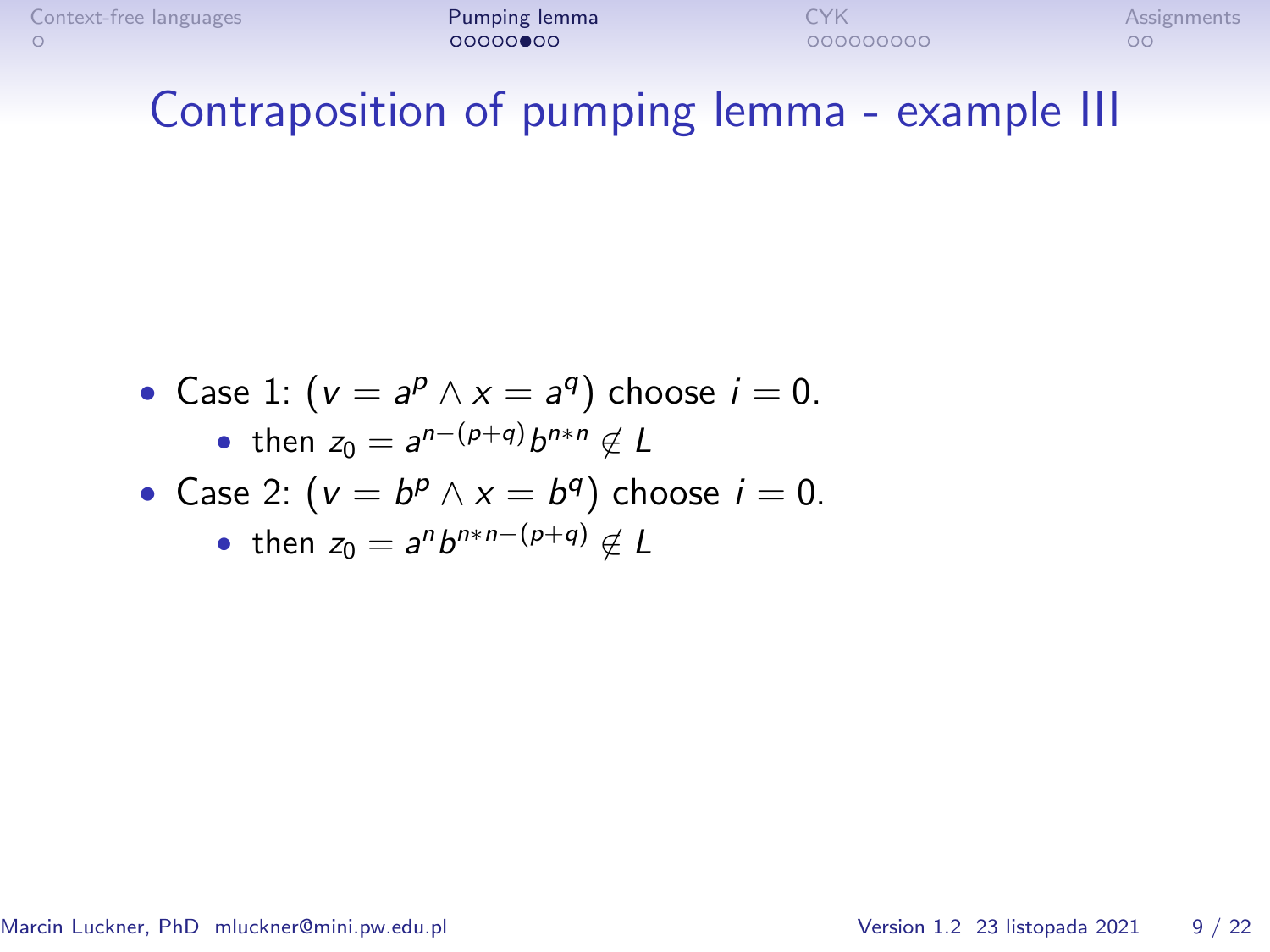## Contraposition of pumping lemma - example IV

• Case [3:](#page-6-2) there are three sub cases including two similar.

• Case 1 
$$
(v = a^p \land x = a^q b^j)
$$
: choose  $i = 2$ 

\n- after multiplication\n 
$$
z_2 = a^{n-k} (a^p) (a^p) a^{k-p-q} (a^q b^j) (a^q b^j) b^{n+n-j}
$$
\n
\n- so\n 
$$
z_2 = a^{n+p} b^j a^q b^{n+n} \notin L
$$
\n
\n

• Case2 (
$$
v = a^k b^p \wedge x = b^q
$$
): choose  $i = 2$ 

• after multiplication

$$
z_2 = a^{n-k} (a^k b^p) (a^k b^p) b^{j-p-q} (b^q) (b^q) b^{n+n-j}
$$
  
• so  $z_2 = a^n b^p a^k b^{n+n+q} \notin L$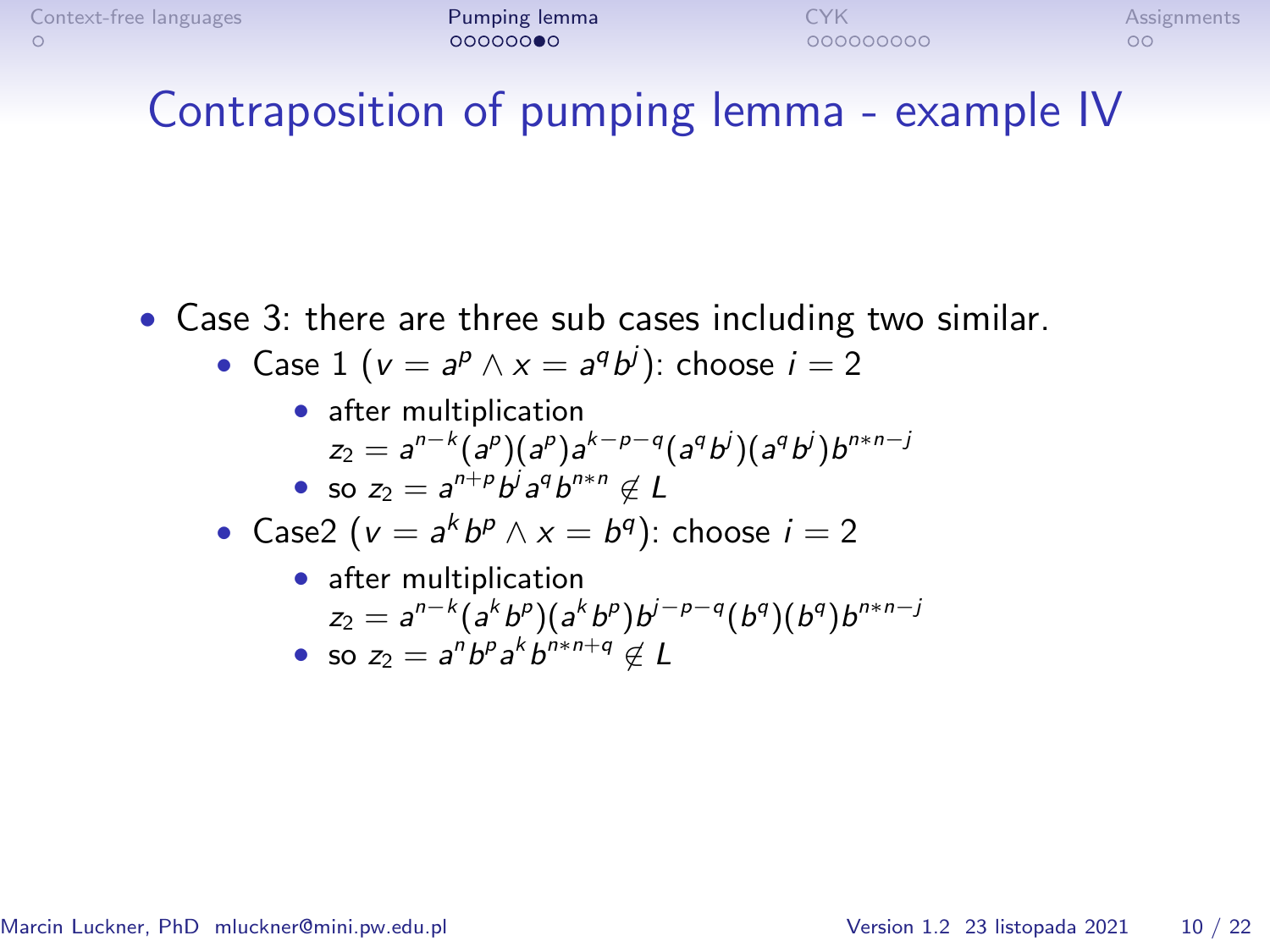# Contraposition of pumping lemma - example IV

- In the last case  $(v = a^p \wedge x = b^q)$ : choose  $i = 2$ .
- Then  $z_2 = a^{n+p}b^{n+n+q}$ .
- However  $z_2$  can be in the language if  $(n+p)^2 = n^2 + q$ .
- Let's suppose that  $p = 1$ . In such case the number of b letters equals  $(n + 1)^2 = n^2 + 2n + 1$ .
- That means that  $q > n$  and we know that  $|vwx| \leqslant n$ , so it is not possible.
- For  $p > 1$  value q grows even more rapidly. Therefore  $z_2 = a^{n+p}b^{n*n+q} \notin L$
- So, the language is not context-free.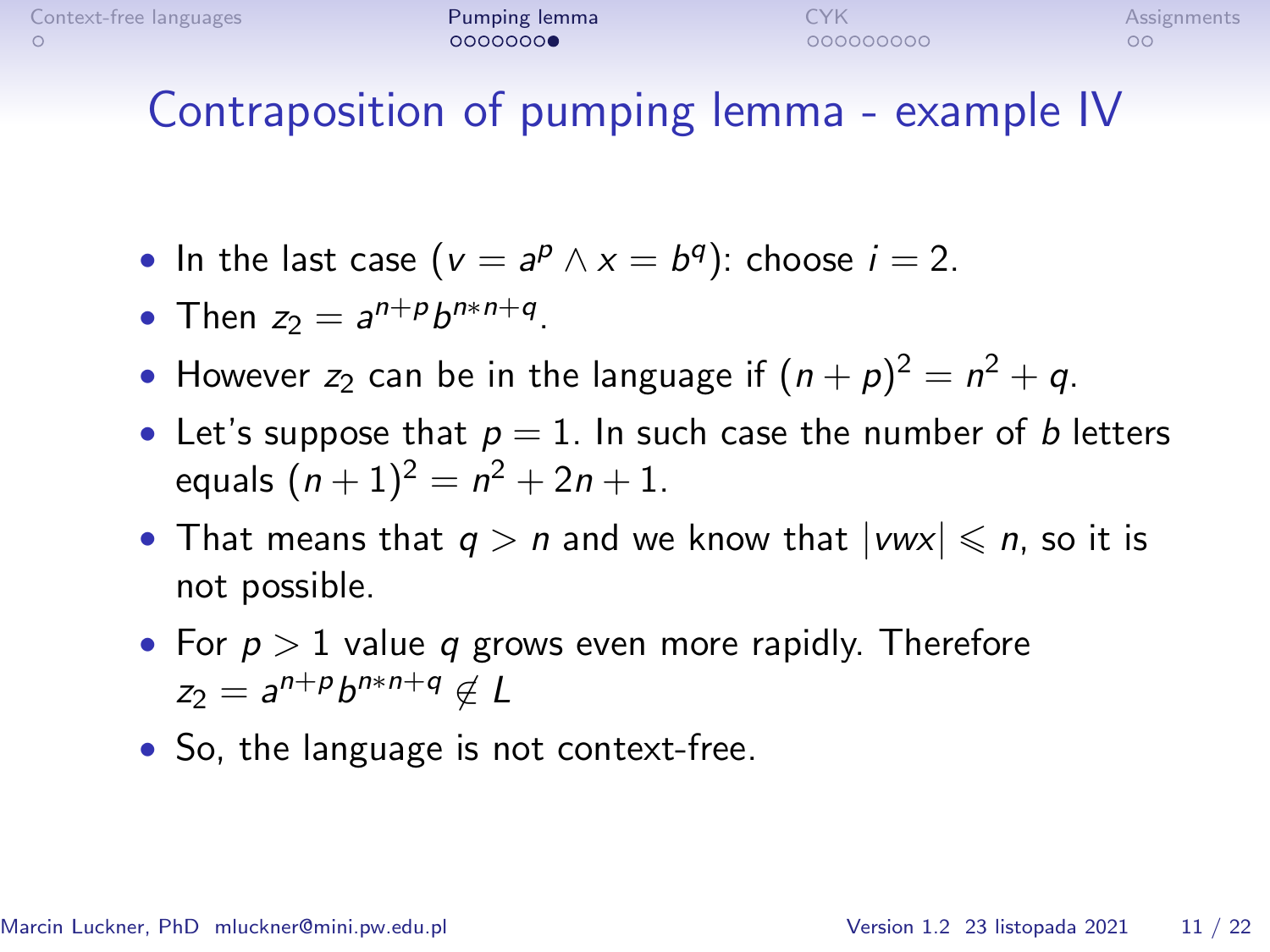# <span id="page-10-0"></span>Algorithm Cocke–Younger–Kasami

- Algorithm Cocke–Younger–Kasami (CYK) allows us to determine if word w of length n is generated by grammar  $G$ .
- The input grammar must be in CNF.
- The algorithm is based on dynamic programming.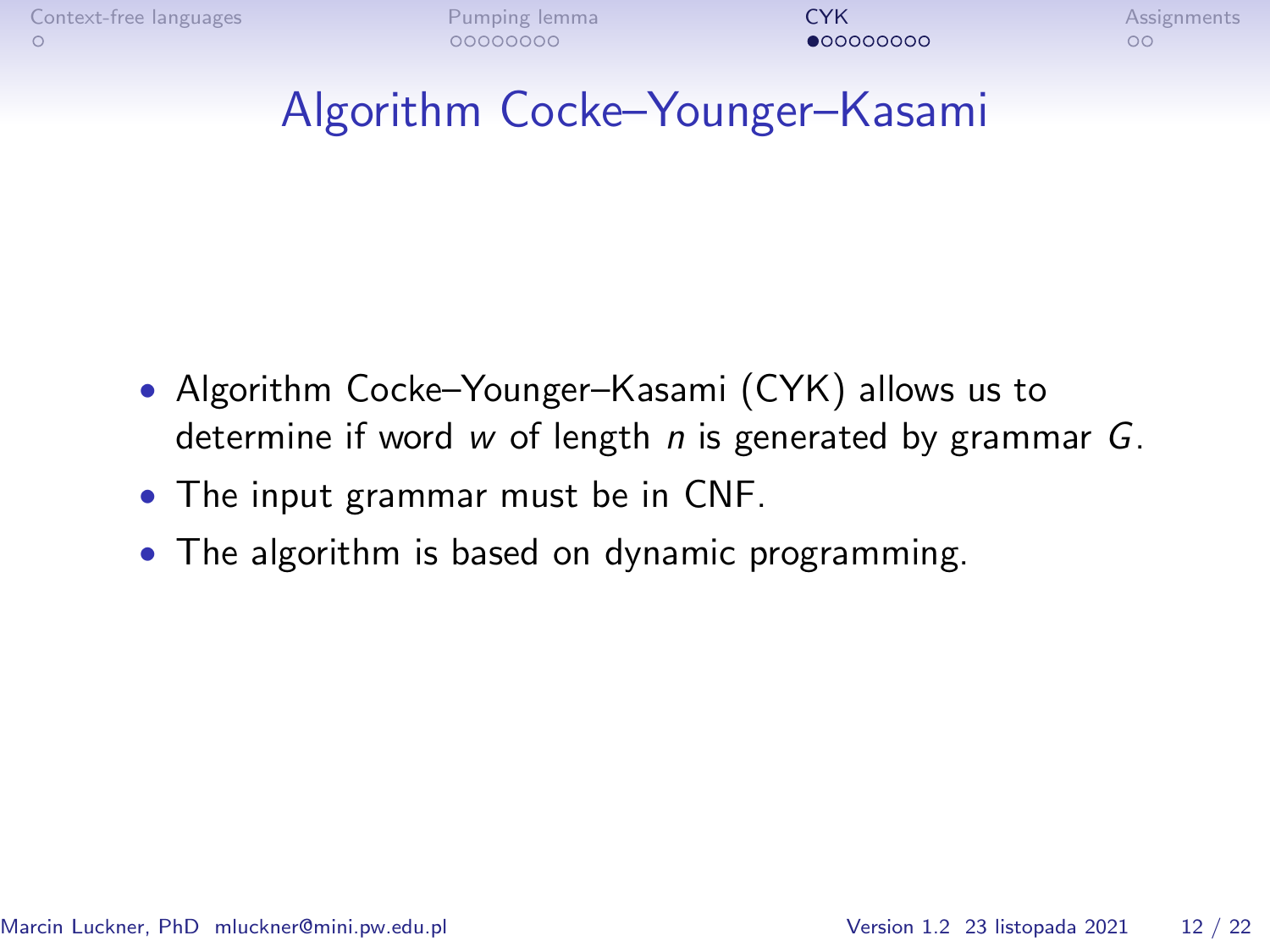# Algorithm CYK

- 1. We split word  $w$  into  $n$  one letter strings and find nonterminals that generate the letters. For that, we are looking for productions  $A \rightarrow a$ , where  $a \in T$ .
- 2. Knowing nonterminals that generate for w substrings of length  $k$ , we are looking for nonterminals that generate substrings of length  $k + 1$ :
	- 2.1 We split a string of length  $k + 1$  into all possible pairs of substrings.
	- 2.2 Each prefix and corresponding suffix are already defined by nonterminals.
	- 2.3 We find all nonterminals A with production  $A \rightarrow BC$ , where B*,* C *∈* V generate prefix and suffix.
	- 2.4 The founded nonterminals generate substrings of length  $k + 1$ .
- 3. Finally, we get a set of nonterminals that generate a substring of length  $n$  that means word  $w$ . The grammar generates word w *⇐⇒* the set contains the starting symbol S.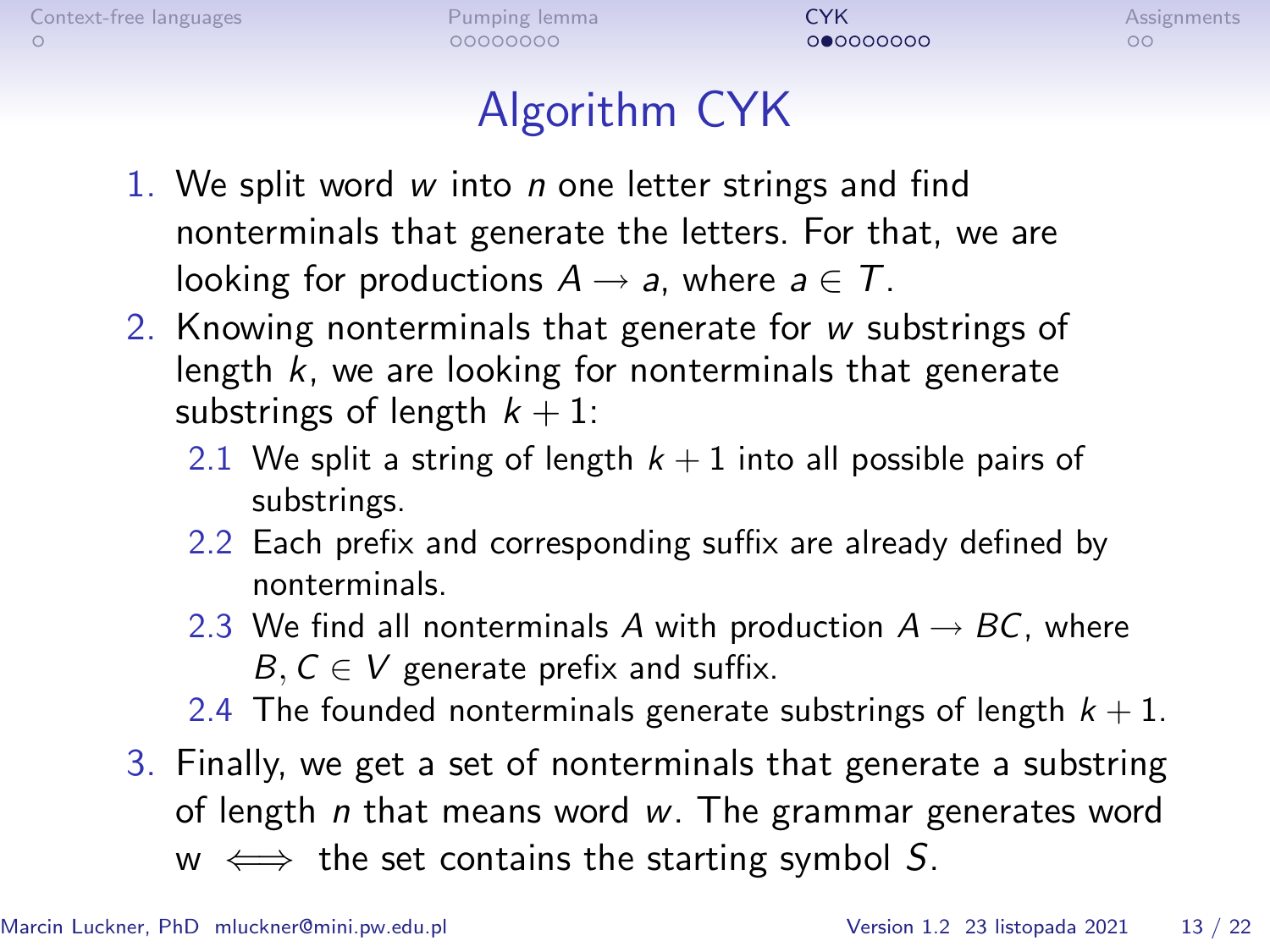# Algorithm CYK - example I

Use the algorithm CYK to check if word anna belongs to the language generated by the following gramma  $G = \{V = \{A, B, C, D, E, F, N, S\}, T = \{a, n, w\}, P, S\}$ P:

> $S \rightarrow NN|NA$ N *→* BB*|*BD*|*w  $B \rightarrow n$  $D \rightarrow NB$  $A \rightarrow CC|EC|CF$  $C \rightarrow a$  $E \rightarrow CA$  $F \rightarrow MC$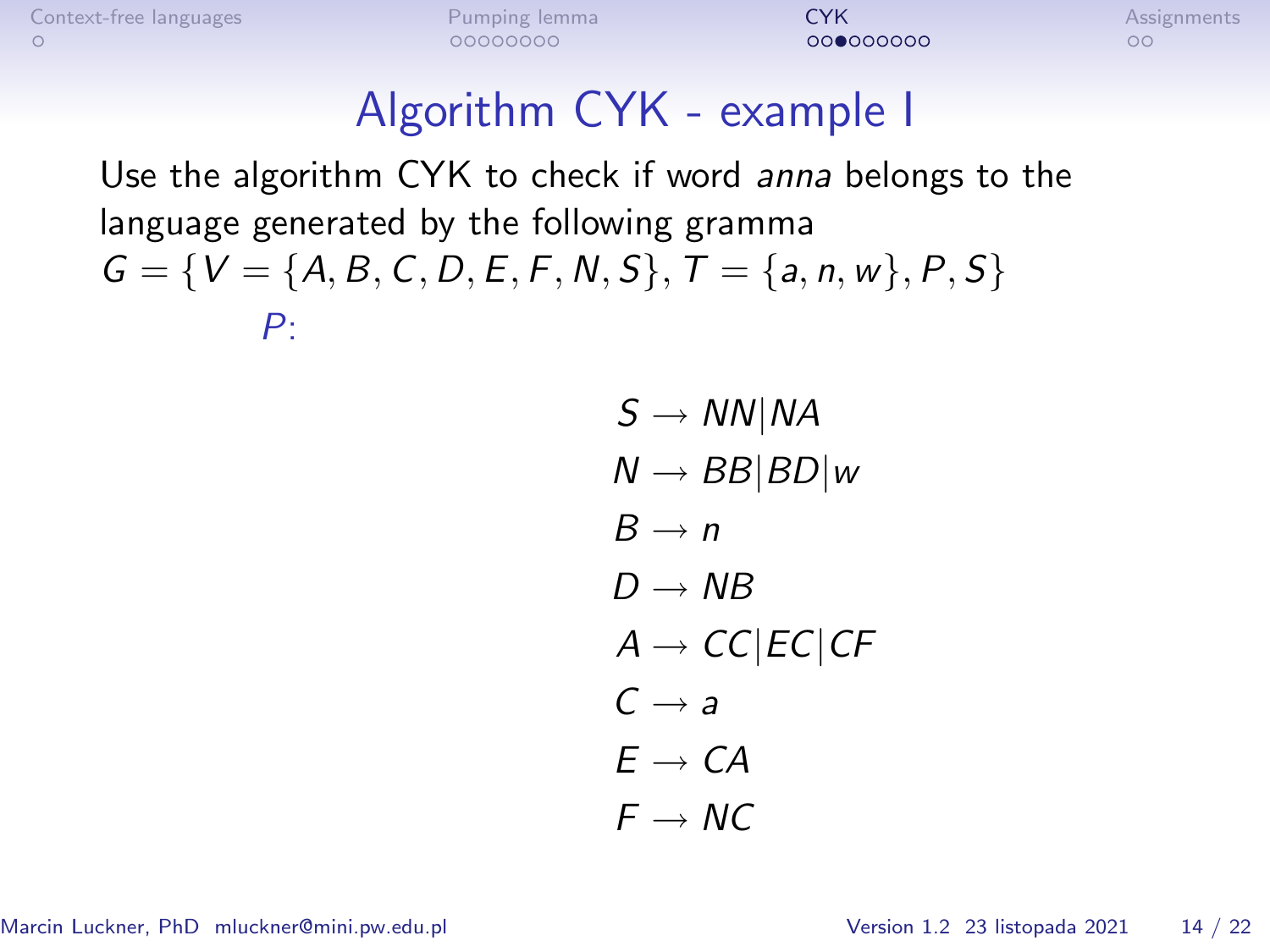## Algorithm CYK - example II

#### P:

- $S \rightarrow NN|NA$
- $N \rightarrow BB|BD|w$
- $B \rightarrow n$
- $D \rightarrow NB$
- $A \rightarrow CC|EC|CF$
- $C \rightarrow a$
- $E \rightarrow CA$
- $F \rightarrow NC$

• Find variables that generate terminals

|   | ت | ⊃ |   |
|---|---|---|---|
| a |   |   | a |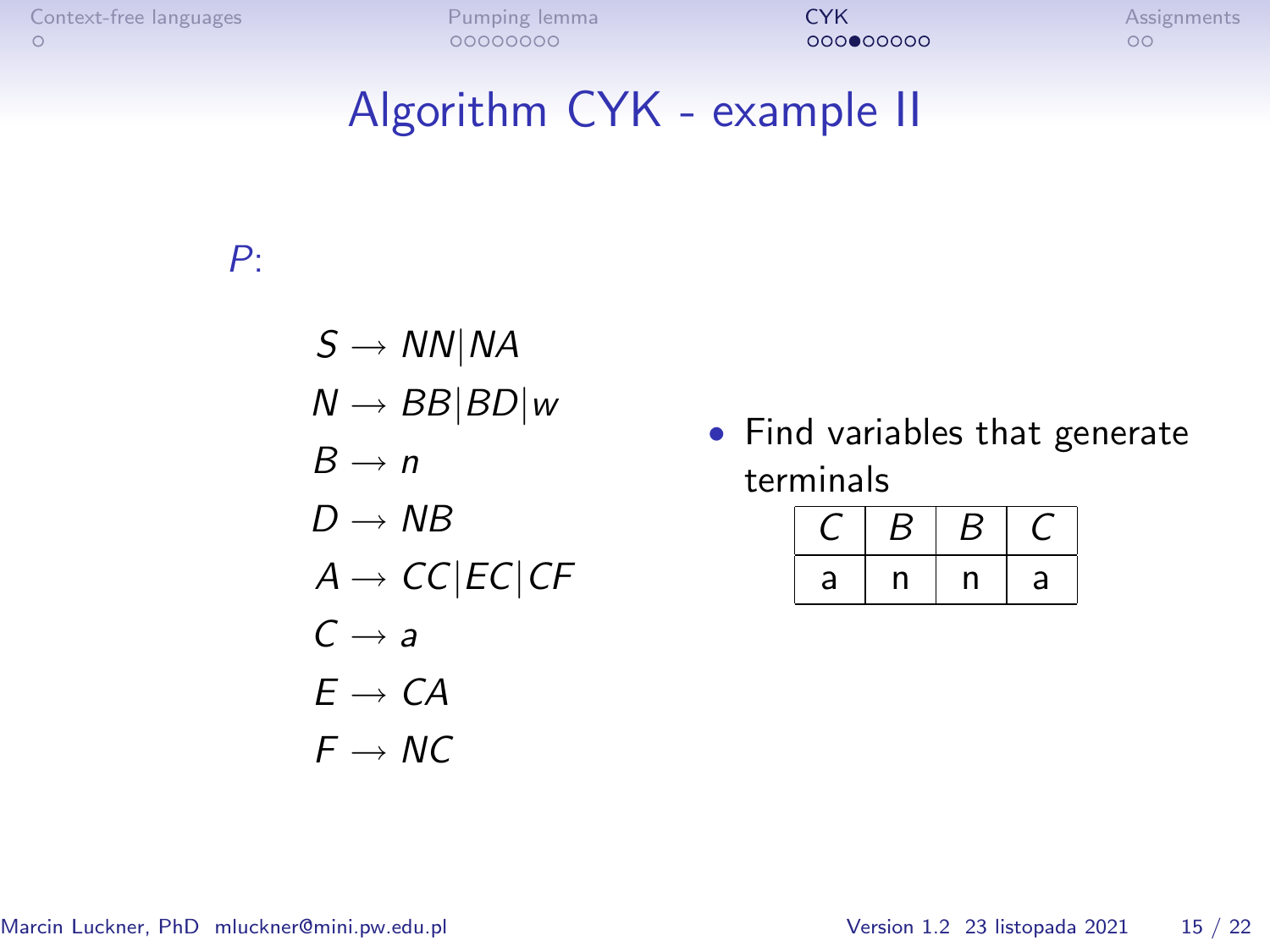## Algorithm CYK - example III

#### P:

- $S \rightarrow NN|NA$
- $N \rightarrow BB|BD|w$
- $B \to n$
- $D \rightarrow NB$
- $A \rightarrow CC|EC|CF$
- $C \rightarrow a$
- $E \rightarrow CA$
- $F \rightarrow NC$

• Find variables that generate substrings of length 2

|   | 'YBB |   |   |
|---|------|---|---|
|   | В    | В |   |
| a | n    | n | a |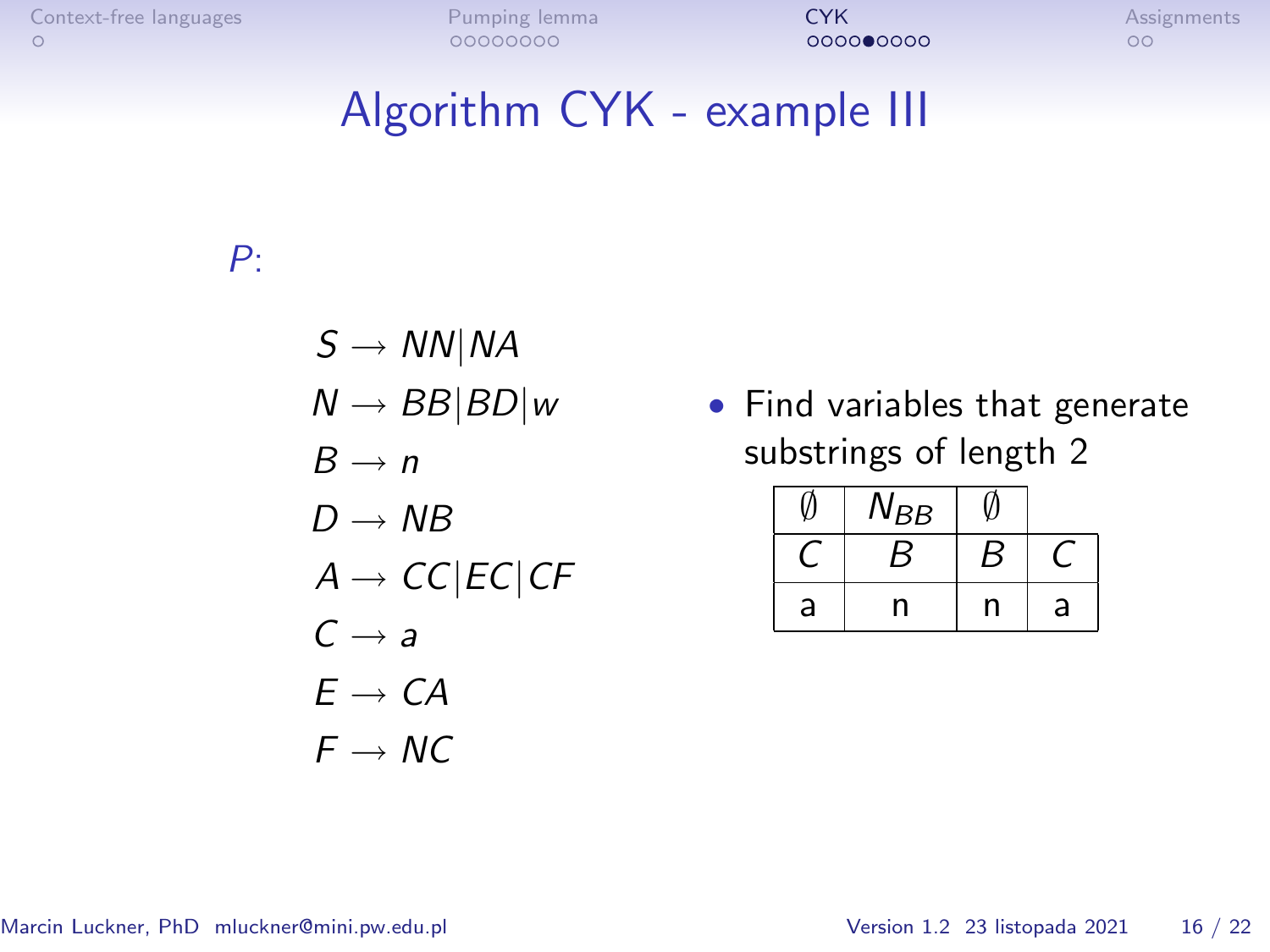## Algorithm CYK - example IV

#### P:

- $S \rightarrow NN|NA$
- $N \rightarrow BB|BD|w$
- $B \rightarrow n$
- $D \rightarrow NB$
- $A \rightarrow CC|EC|CF$
- $C \rightarrow a$
- $E \rightarrow CA$
- $F \rightarrow NC$

• Find variables that generate substrings of length 3

|   | $F_{NC}$ |   |   |
|---|----------|---|---|
|   | $N_{BB}$ |   |   |
|   | B        | B |   |
| a | n        | n | a |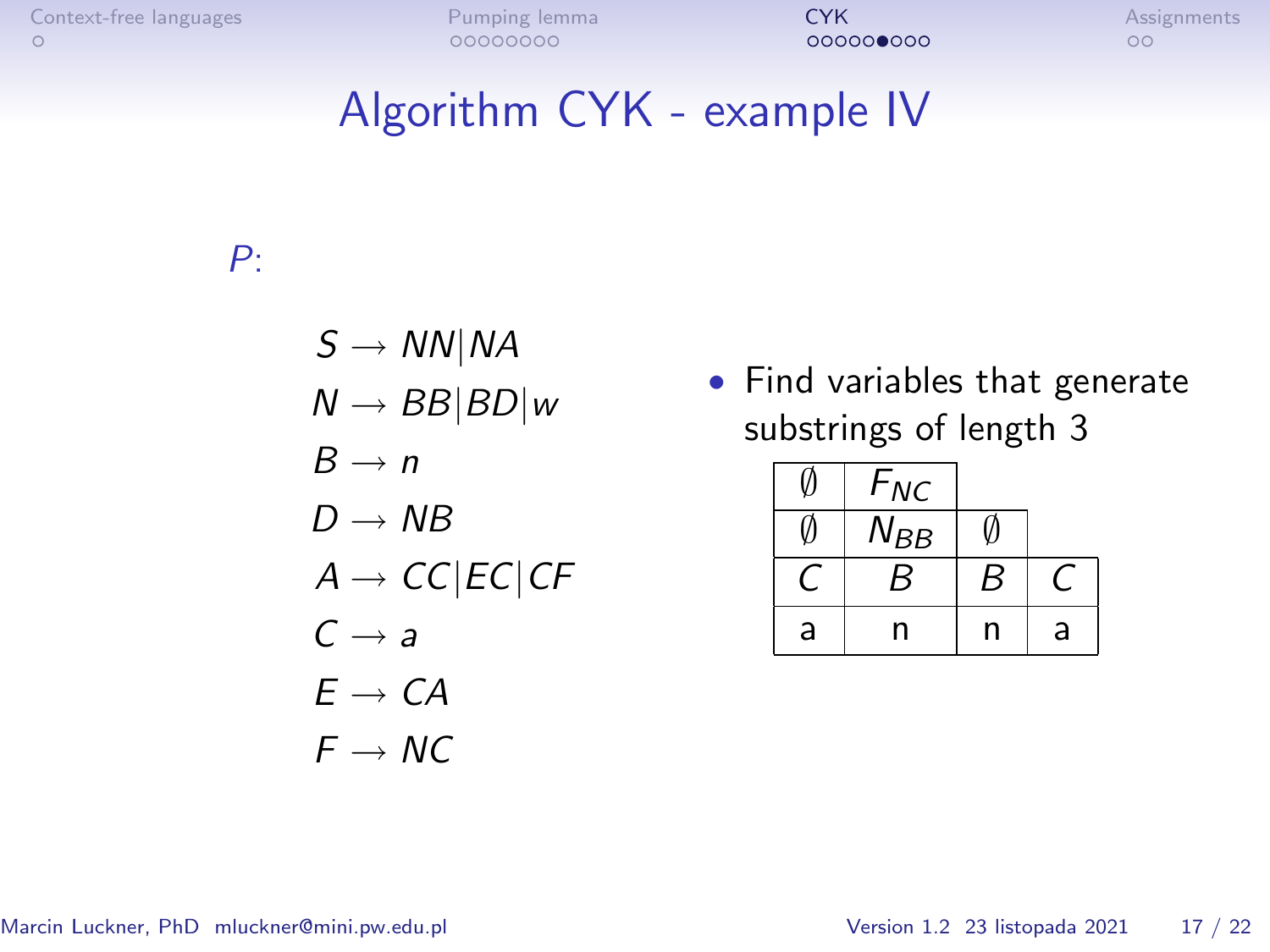# Algorithm CYK - example V

#### P:

- S *→* NN*|*NA
- $N \rightarrow BB|BD|w$
- $B \to n$
- $D \rightarrow NB$
- $A \rightarrow CC$ *|EC|CF*
- $C \rightarrow a$
- $E \rightarrow CA$
- $F \rightarrow MC$

• Find variables that generate word anna



• Variable A generates word w = anna, but w *6∈* L because  $S \neq A$ .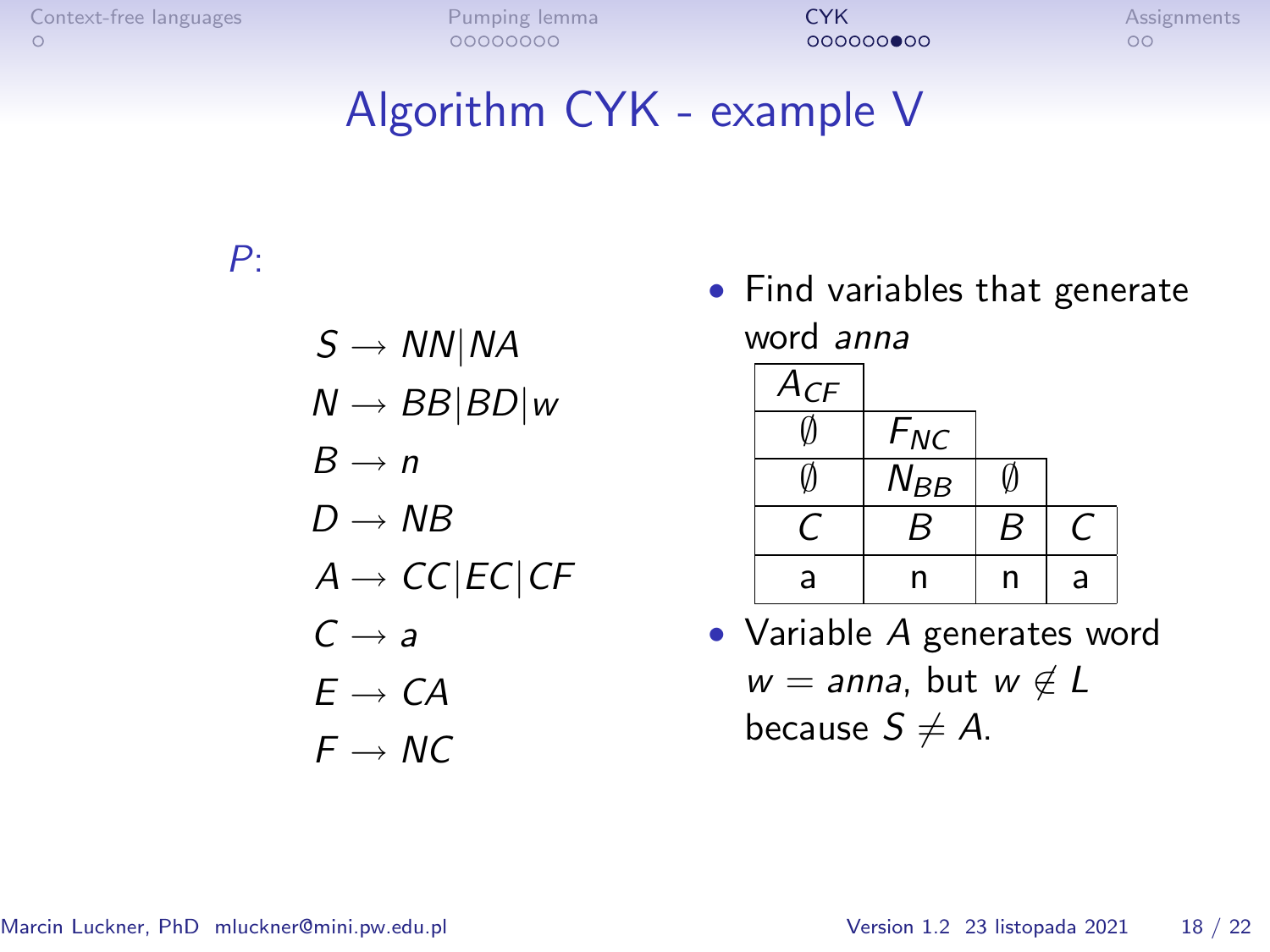## Algorithm CYK - example VI

• Is word *wanna* in the language?

P:

- $S \rightarrow NN|NA$
- N *→* BB*|*BD*|*w
- $B \rightarrow n$
- $D \rightarrow NB$
- $A \rightarrow CC$ *|EC|CF*
- $C \rightarrow a$
- $F \rightarrow CA$
- $F \rightarrow MC$

| $S_{NA}$ |          |          |   |                |
|----------|----------|----------|---|----------------|
|          | $A_{CF}$ |          |   |                |
|          |          | $F_{NC}$ |   |                |
| $F_{NC}$ |          | $N_{BB}$ | M |                |
|          | г.       | B        | B | $\overline{C}$ |
| w        | a        | n        | n | a              |

• Word  $w =$  wanna belongs to the language because it can be generated from S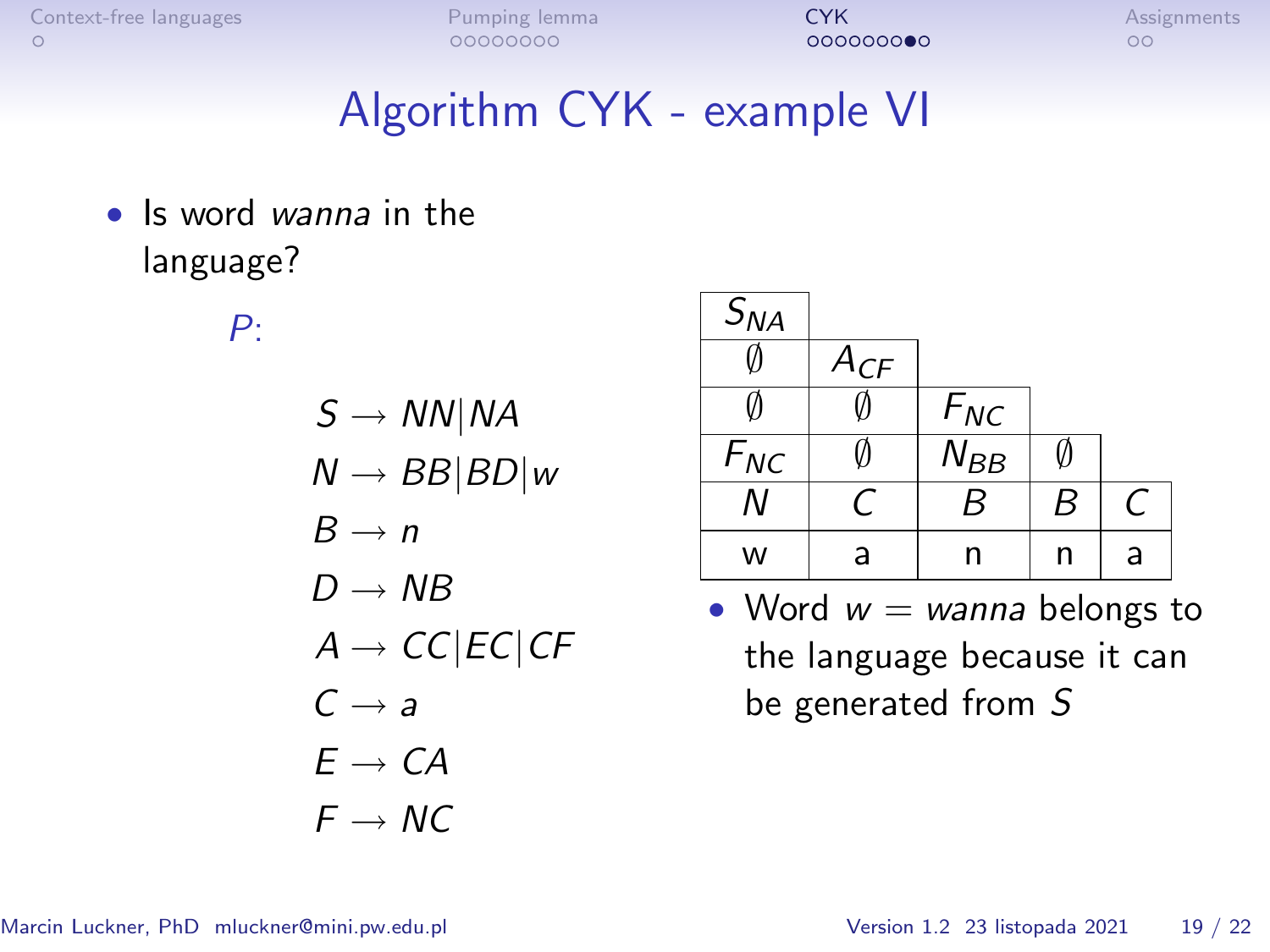#### Derivation tree



- By indexing nonterminals to show which production was used, we can reconstruct a derivation of the word
- A derivation is reconstructed by a tree called the derivation tree.
- A word can have more than one derivation tree.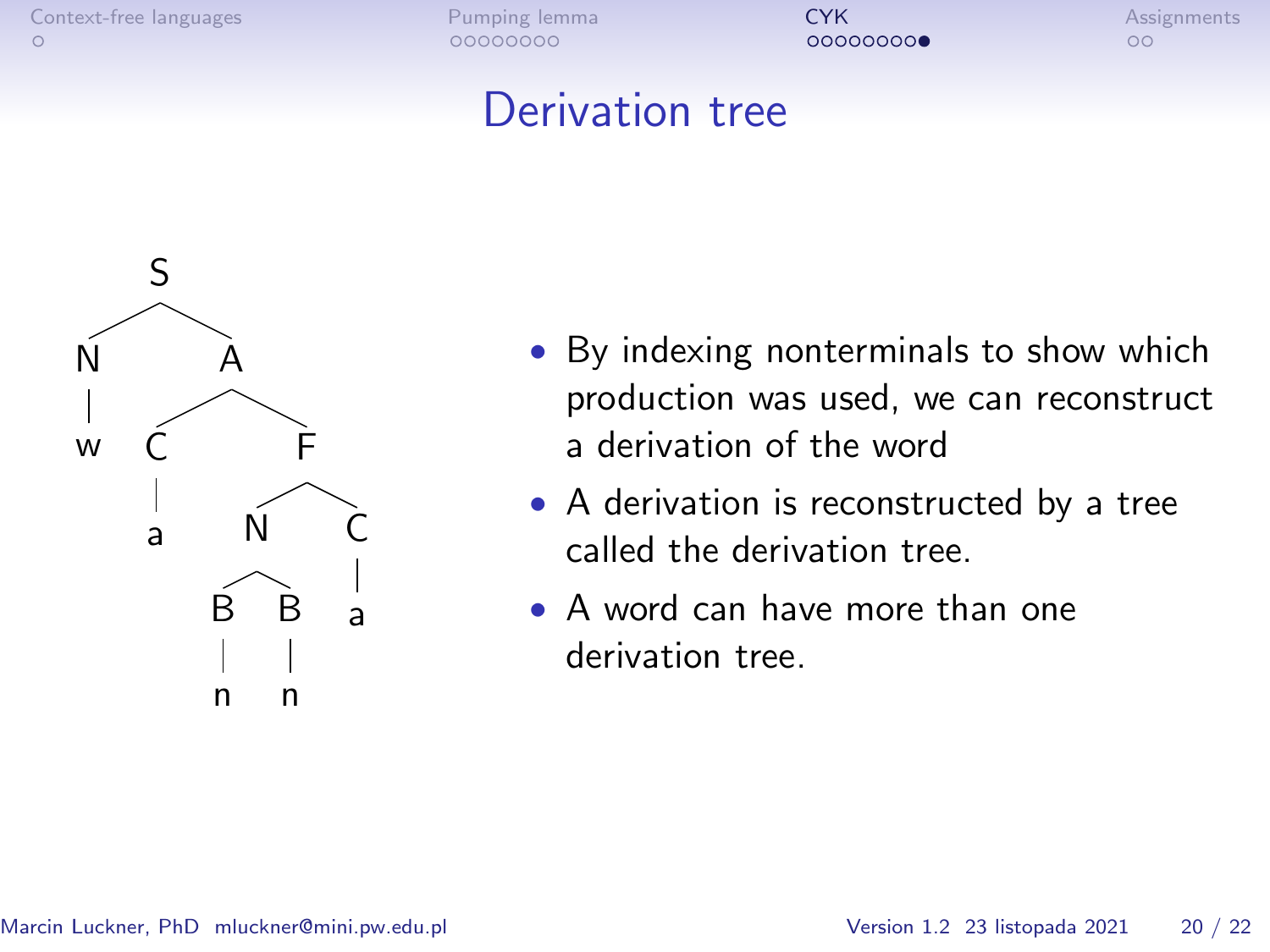#### Assignments I

#### <span id="page-19-0"></span>1. Use the algorithm CYK to check if words

1.1 baaba, aaaaa, aaaaaa belong to the following language  $G = \{V = \{A, B, C, S\}, T = \{a, b\}, P, S\}$ P: S *→* AB*|*BC  $A \rightarrow BA|a$  $B \rightarrow CC/b$  $C \rightarrow AB|a$ 1.2  $(()(())$  belongs to the following language

 $G = \{V = \{S\}, T = \{C, \} \}, P, S\}$  $P: S \rightarrow SS|(S)|_{\epsilon}$